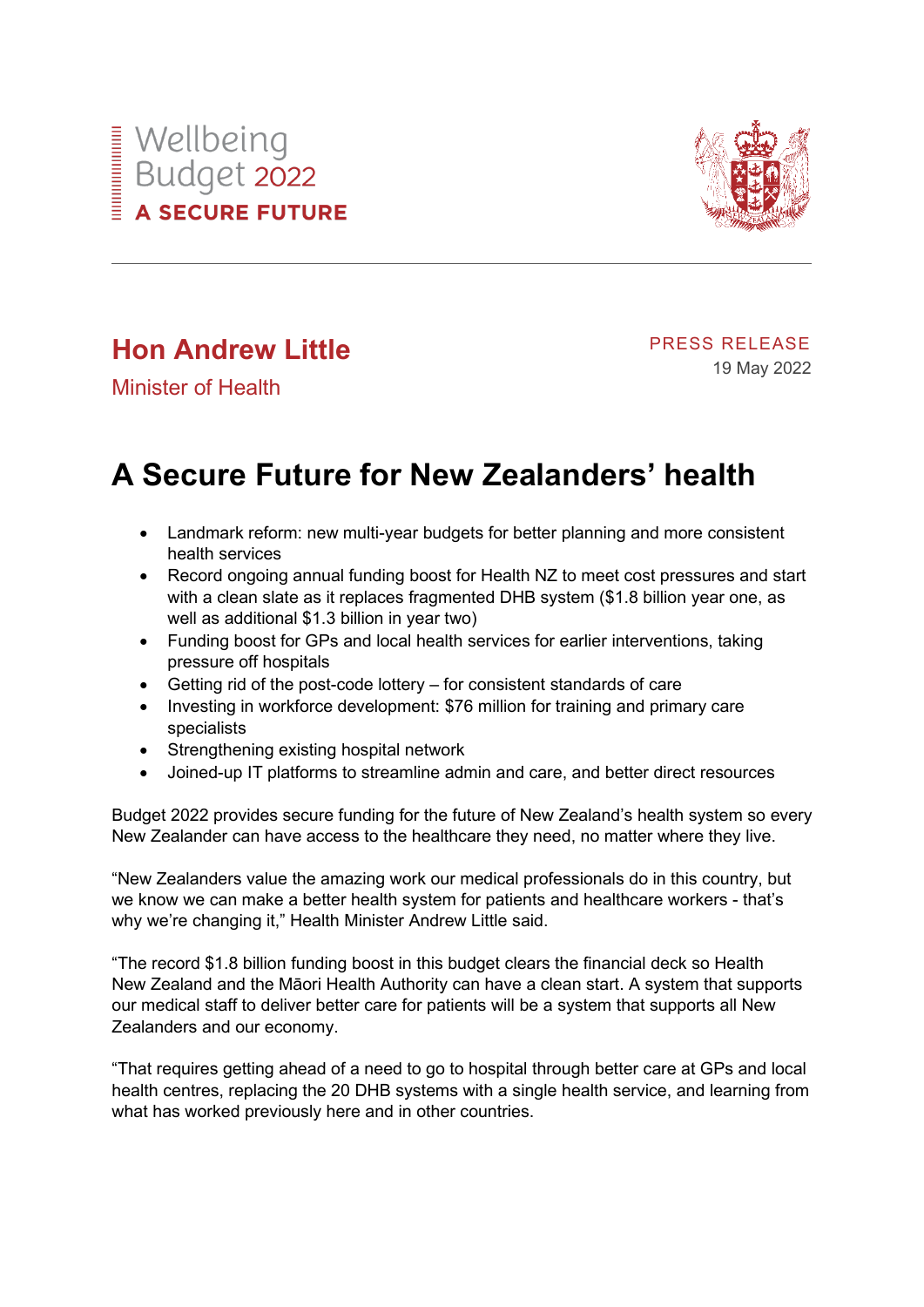"New Zealand's world-leading health response to COVID-19 shows what we can achieve when our health system works together. Health New Zealand and the Māori Health Authority will together form a nationwide public health system.

"Together they will tackle the post-code lottery that for decades has meant different patients with the same conditions have had different access to care - in areas like cancer care and orthopaedics."

### **Protecting and taking pressure off our hospitals**

"A shift to focussing on better, earlier care at GPs and local health centres will ensure New Zealand's health system can provide quality care, at the right time, and in the right place, while taking pressure off our hospitals," Andrew Little said.

"Budget 2022 provides a \$102 million boost for community healthcare to identify and treat issues earlier to prevent small issues becoming big problems that could require hospital stays.

"This investment will grow primary healthcare teams around the country and allow GPs to work more seamlessly with services like physiotherapists, pharmacists and social workers to offer greater care, earlier, and closer to home."

GPs in high-needs areas are also being backed with \$86 million of new funding over four years so they can offer more care through improved opening hours and more appointments.

#### **Putting the healthcare system on a strong financial footing**

The Health reforms are about making sure these needs are met and resources are allocated to where they are needed most by New Zealanders.

"The 20 DHBs have collectively run annual deficits in 12 of the 13 years since 2008, meaning their annual spending was more than their Government funding, leading them to eat into other finances like money set aside for hospital maintenance. Deficits since 2009 have totalled more than \$3.5 billion, but the benefit of that spending has not been equally shared by communities across the country.

"Ongoing deficits have also created significant uncertainty for patients, health system planners and the workforce, particularly around whether there will be money in the next year's budget to cover the previous year's deficit," Andrew Little said.

"As Health NZ takes over the books from the 20 DHBs on 1 July, a funding boost is being provided so the national system can start with a clean slate."

The \$1.8 billion will be available to cover:

- the final deficits left behind at the end of the 2021/22 financial year
- demographic changes for a growing and aging population
- improvements to health services as the shift is made to nationwide planning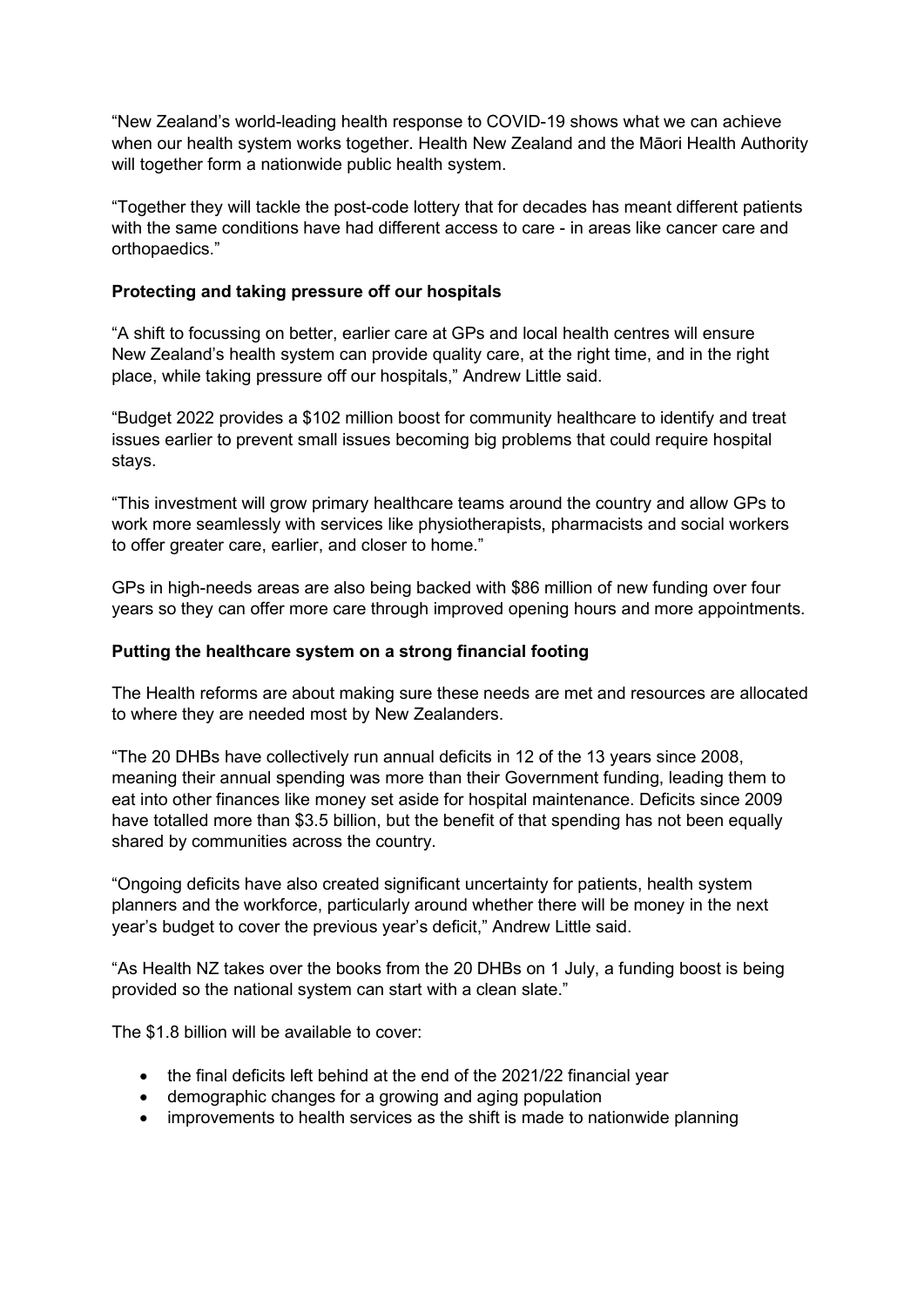The investment sets up Health NZ and the Māori Health Authority to succeed, with a single system that gives them greater oversight and ability to plan than could ever be achieved with 20 separate DHB systems.

"In a landmark reform, the Labour Government has answered the call of generations of clinicians to provide multi-year funding for the health system.

"The old way health services were funded just does not work for patients anymore," Andrew Little said.

"For the first time there will be funding certainty for two years with a \$1.8 billion ongoing operational funding increase in year one, and another \$1.3 billion ongoing operational funding increase locked-in for next year already. Budget 2022 transforms the way we fund our public health service in New Zealand.

"Having the certainty of two years of budgets, as part of a total \$11.1 billion across the forecast period, will allow Health NZ and the Māori Health Authority to get on with the job of delivering the sort of health system that provides the care New Zealanders need and deserve.

"From 2024 onwards future health budgets will move to a three-year funding cycle. This is in line with the first three-year New Zealand Health Plan, due in 2024.

"Ending the old cycle of deficits, and setting the system up to avoid a return to deficits, means money that is intended for hospital maintenance will be used for that purpose," Andrew Little said.

Budget 2022 invests \$1.3 billion of capital funding for a range of new and existing projects to improve hospital infrastructure and catch up on the long period of neglect and deterioration.

"At the top of this list is much needed investment for the redevelopments of Nelson, Whangarei and Hillmorton Hospitals. This brings the Government's total investment in health infrastructure to more than \$6.9 billion in the five years since 2017."

#### **A digitally enabled health system**

Budget 2022 supports a shift towards a national system backed by modern technology and more secure IT platforms.

"During COVID-19, many Kiwis adapted to using modern health technology, to book their vaccinations and report test results online. The transformation of health IT will allow for better, more accessible digital supports for patients, doctors and nurses.

"It's also important that wherever you are in the country, medical staff can access your records to make the best decisions for the care you need. That isn't always possible at the moment, with the 20 DHBs each running different IT systems.

"Joined-up IT platforms will make care delivery and administration easier. This means being able to identify issues earlier and plan accordingly."